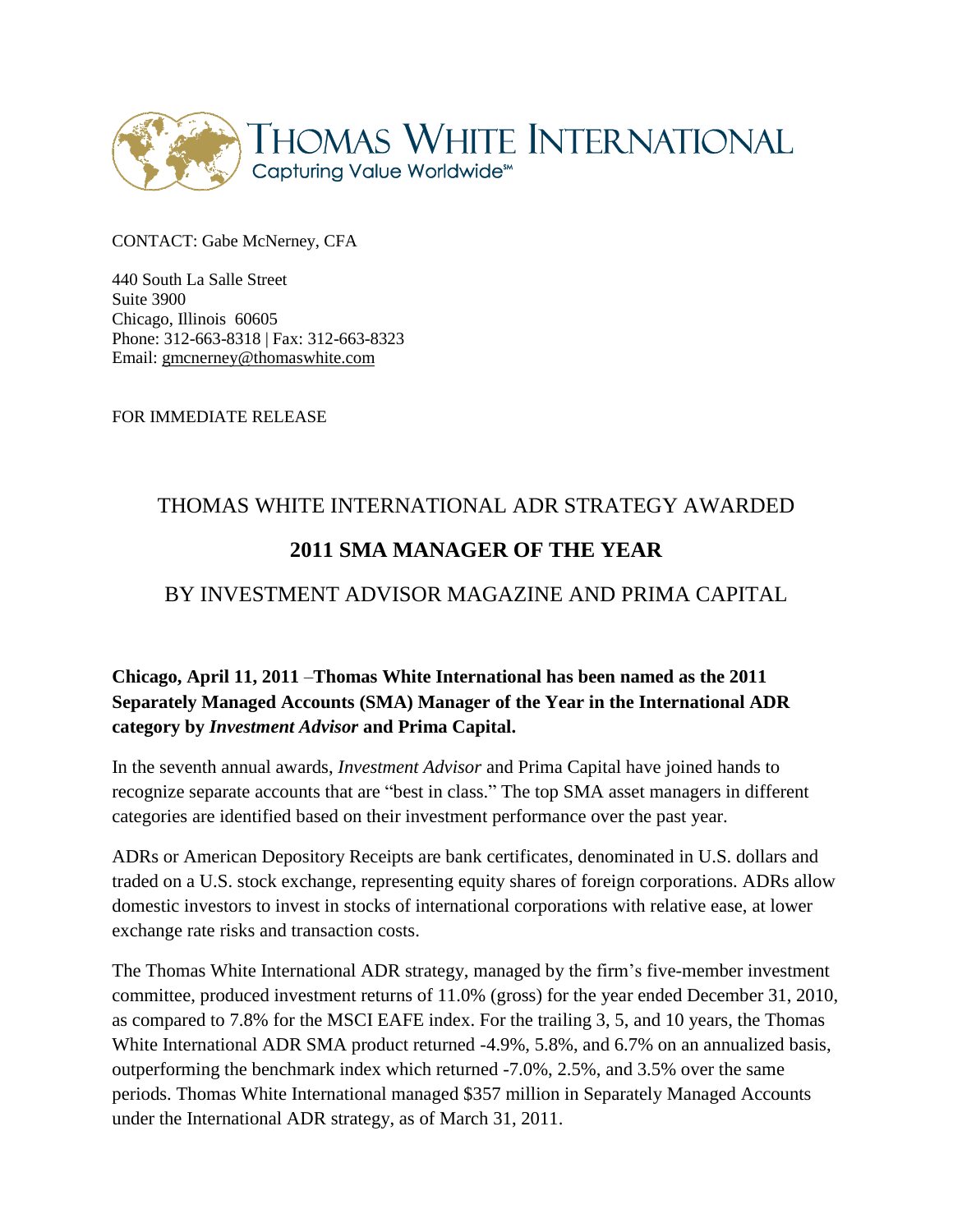The Thomas White International ADR SMA product is available to investors directly from Thomas White International, and through a variety of wirehouse and broker-dealer platforms.

Thomas S. White, Jr., Investment Committee head, attributes the consistent portfolio performance to the highly disciplined stock selection process and the stability of the firm's investment team. White adds, "Understanding the countries from which we select stocks and the successful entrepreneurs that drive their growth is one of the secrets behind our performance success<sup>"</sup>

Wei Li, CFA, Director of Research, explained the rigorous Thomas White research approach which helps the firm identify undervalued stocks across the globe. According to Li, "We benefit from a carefully collected proprietary database of financial and market historical data. From this, we are able to draw what we feel are unique insights into the proper valuation of companies."

| <b>Annualized Returns</b><br>as of December 31, 2010           | 1Yr   | 3Yrs     | 5Yrs | 10Yrs |
|----------------------------------------------------------------|-------|----------|------|-------|
| Thomas White International ADR Wrap<br>Composite $(gross)^{1}$ | 11.0% | $-4.9\%$ | 5.8% | 6.7%  |
| MSCI EAFE Index $(net)^2$                                      | 7.8%  | $-7.0\%$ | 2.5% | 3.5%  |

To be considered by Investment Advisor and Prima Capital for the SMA Awards, only asset managers with at least \$200 million in firm assets and lead manager tenure of three years or more are considered for the award. To be nominated, the asset managers should rank above average in at least four of the five categories identified by Prima Capital, which are firm quality, depth of resources, level of client service and customization, tax efficiency, and performance.

Details of the 2011 SMA Manager of the Year Awards, together with an interview with Thomas S. White, Jr., are available in the April, 2011 edition of *Investment Advisor.*

To download an excerpt of the Investment Advisor article in PDF format please visit [www.thomaswhite.com.](http://www.thomaswhite.com/)

<sup>&</sup>lt;sup>1</sup>This award is based on past performance, is not indicative of Thomas White International's future performance and is not representative of any one client's experience. Performance results shown are gross of fees and include the reinvestment of all income. Thomas White International, International ADR Wrap Composite Disclosure is available upon request.

 ${}^{2}$ The MSCI EAFE Index is a free float-adjusted market capitalization-weighted index of 21 countries, which includes developed markets and excludes Canada and the U.S. The Index is unmanaged and returns assume the reinvestment of dividends. The Index figures do not reflect any deduction for fees, expenses, or taxes. You cannot invest directly in an index.